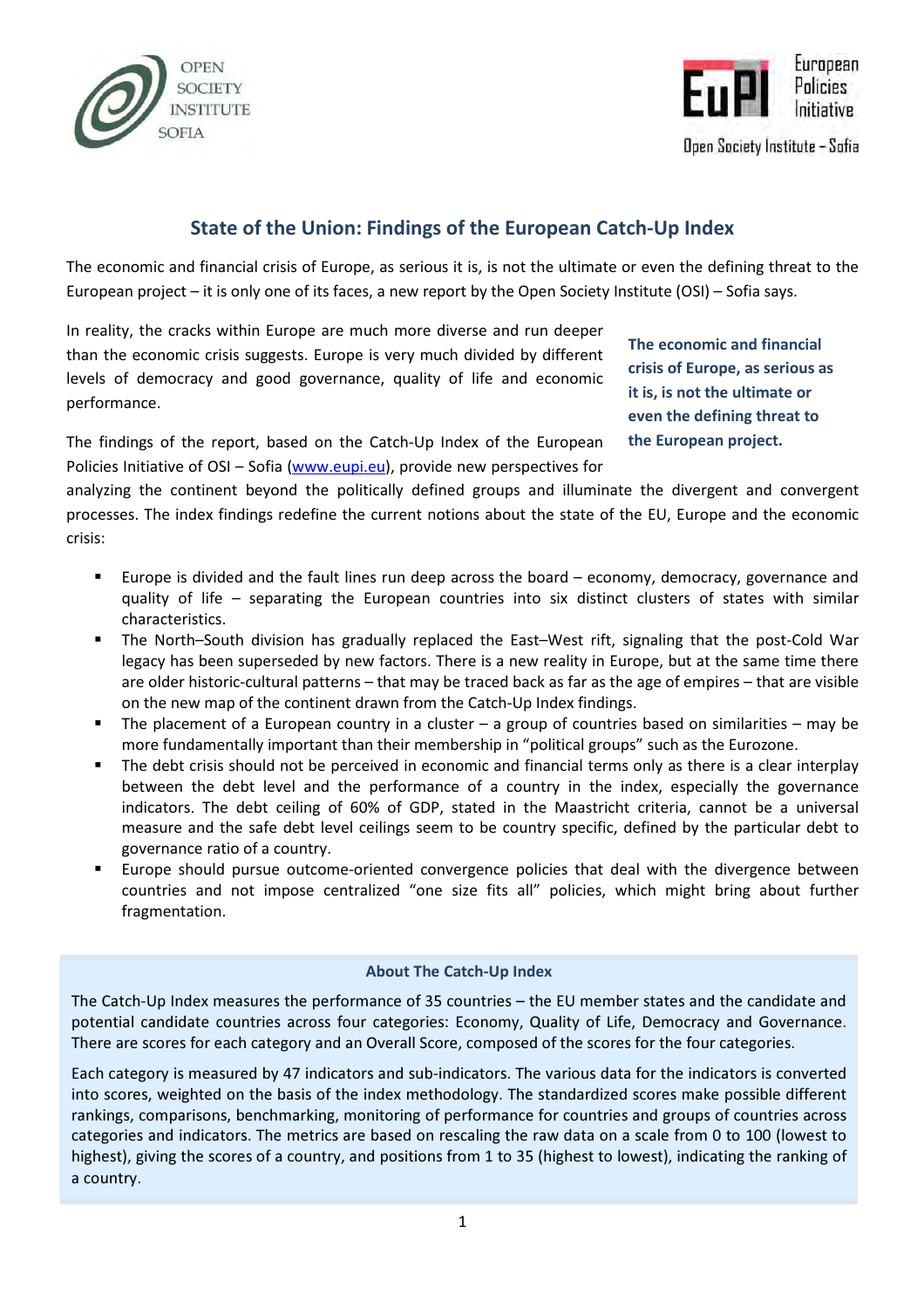#### The fault lines across the groups of countries in Europe

The critical problem for Europe is the overlap of many division lines, creating fault zones that separate the European countries into six distinct clusters – i.e. six groups of countries. The countries within the clusters are characterized by similarity with each other and dissimilarity with the others.

The division lines in Europe run deeper and are more complex than the economic crisis suggests.

The division of Europe into clusters formed on the basis of their

characteristics can tell an alternative narrative of Europe, and the story becomes even more telling if the clusters are drawn on the map. This shows that most of these clusters within the EU have distinctive geographic patterns. Countries belonging to a given cluster are neighbors in particular parts of Europe, thus making the distinctiveness of clusters and divergence literally visible. The geographic proximity facilitates immensely the creation of more closely-knit groups that might foster closer political and economic ties should the Brussels-based institutions continue to lose their gravity as the center of the European project to national capitals.



#### The six clusters of Europe

The Catch-Up Index uses clustering analysis to group together the countries that share the closest characteristics, based on their Overall Scores across the Economy, Democracy, Quality of Life and Governance index categories. The analysis outlined six clusters - groups of countries – in Europe. The clusters are ordered into a hierarchy based on the ranking of the countries according to their scores, from high to low – so the first cluster is constituted by the best performing countries and the last, sixth cluster is constituted by the worst performing countries and the remaining clusters are in-between.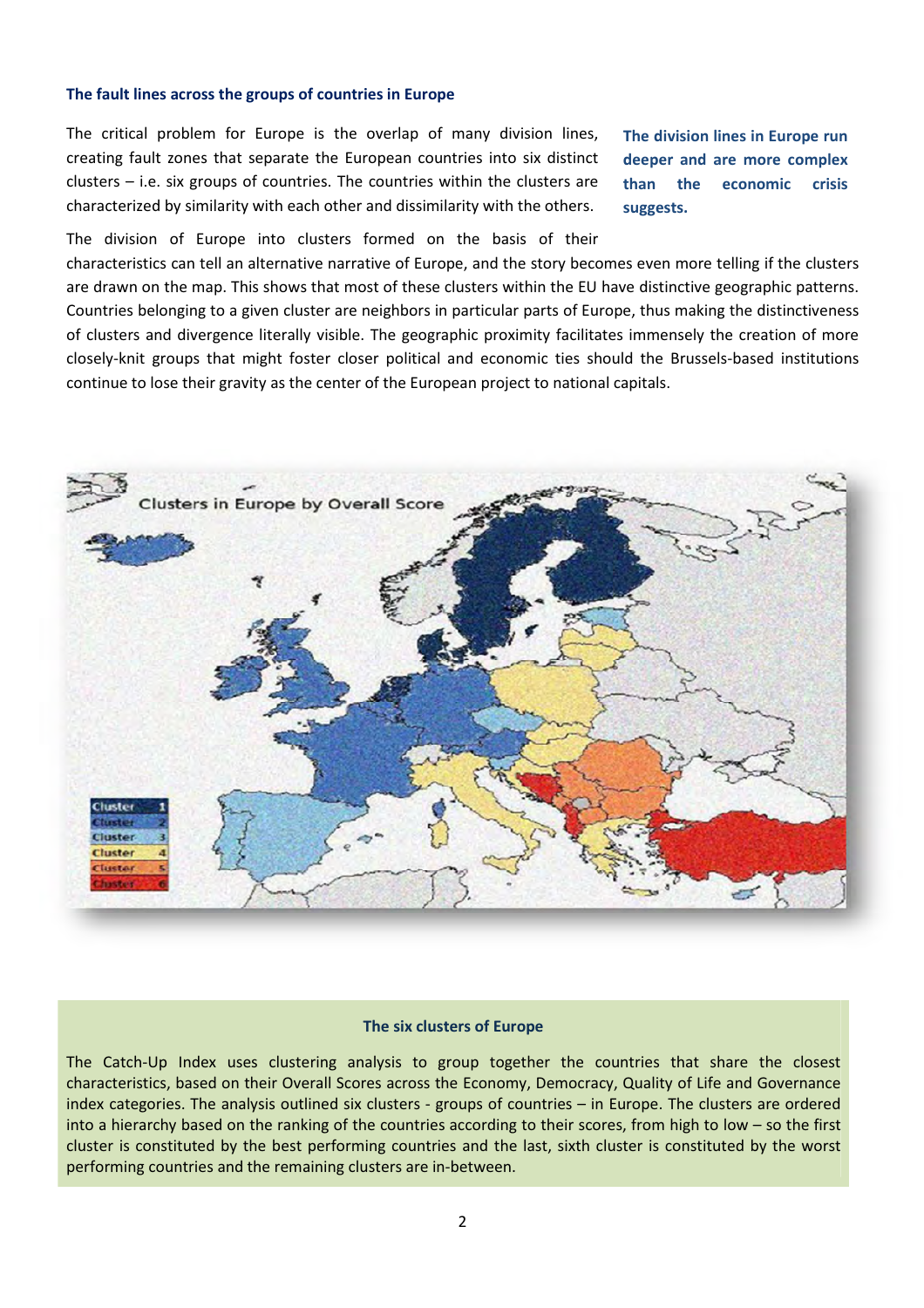## The North–South divide is the new reality that signals the advent of the post post-Cold War era

These patterns show that while the rifts between "old" and "new" members are still there, the North–South divide is becoming more visible, while the East–West divide is gradually waning. However, Europe is still in a process of this transformation. Looking at the clusters map the division line is a diagonal axis splitting Europe into broad North-West and South-East halves with Vienna as the central pole of this hypothetical line.

The advent of the North–South divide changes the perceptual paradigm of Europe that has prevailed for the last 20 years. Apparently, Europe is already beyond the Cold War legacy and the East–West paradigm no longer provides a satisfactory explanation of the processes on the continent.

The clusters of countries that emerge from the index data display historical-cultural patterns of division. But these patterns pre-date the Cold War era, and may be, therefore, more deeply entrenched and resilient. This may be no

mere coincidence. In fact, these historical-cultural patterns may explain why the same body of legislation, normative expectations and policies yield such different outcomes in different parts of Europe. In policy terms, a "one-size-fits-all" approach may not work for every country in Europe because of their historical-cultural idiosyncrasies.

#### The catching up of the EU10: the better performers have moved on

The catch-up process of the  $E$ U10 – the member states from Central and Eastern Europe – showcases the dynamism of convergence and divergence in Europe and clearly demonstrate the new realities on the continent. There are countries that are closer or even exceed the achievements of some older member states – they are clearly converging. But many of the EU10 countries are underperforming and are still not at what is referred to as "European level of development" – in terms of economy, democracy, quality of life and governance – and in some cases, countries are lagging behind even candidate countries.

A simple ranking by scores as well as the clustering and the mapping shows the new European order – no more distinct new–old members' divide and no more explicit East–West divide. And while the economic crisis has hit the previous wave of catching-up countries the hardest – Greece, Portugal, Spain, Ireland – and put a big question mark on the "catching-up" concept altogether, the findings about the EU10 point to the possibility that the catching-up process may be successful after all, under the right set of policies and circumstances.

The group of "new" member states is gradually fragmenting. The index registers the fact that some of the EU10 have already acceded to clusters of a higher order in the company of older and more advanced member states. The laggards are on par or even falling behind candidates and potential candidates as level of development.

Europe is living in a post post-Cold War era, where the North– South divide is gradually replacing the East–West divide and paradigm.

The new division lines in Europe seem to expose older historicalcultural patterns that still define

Europe.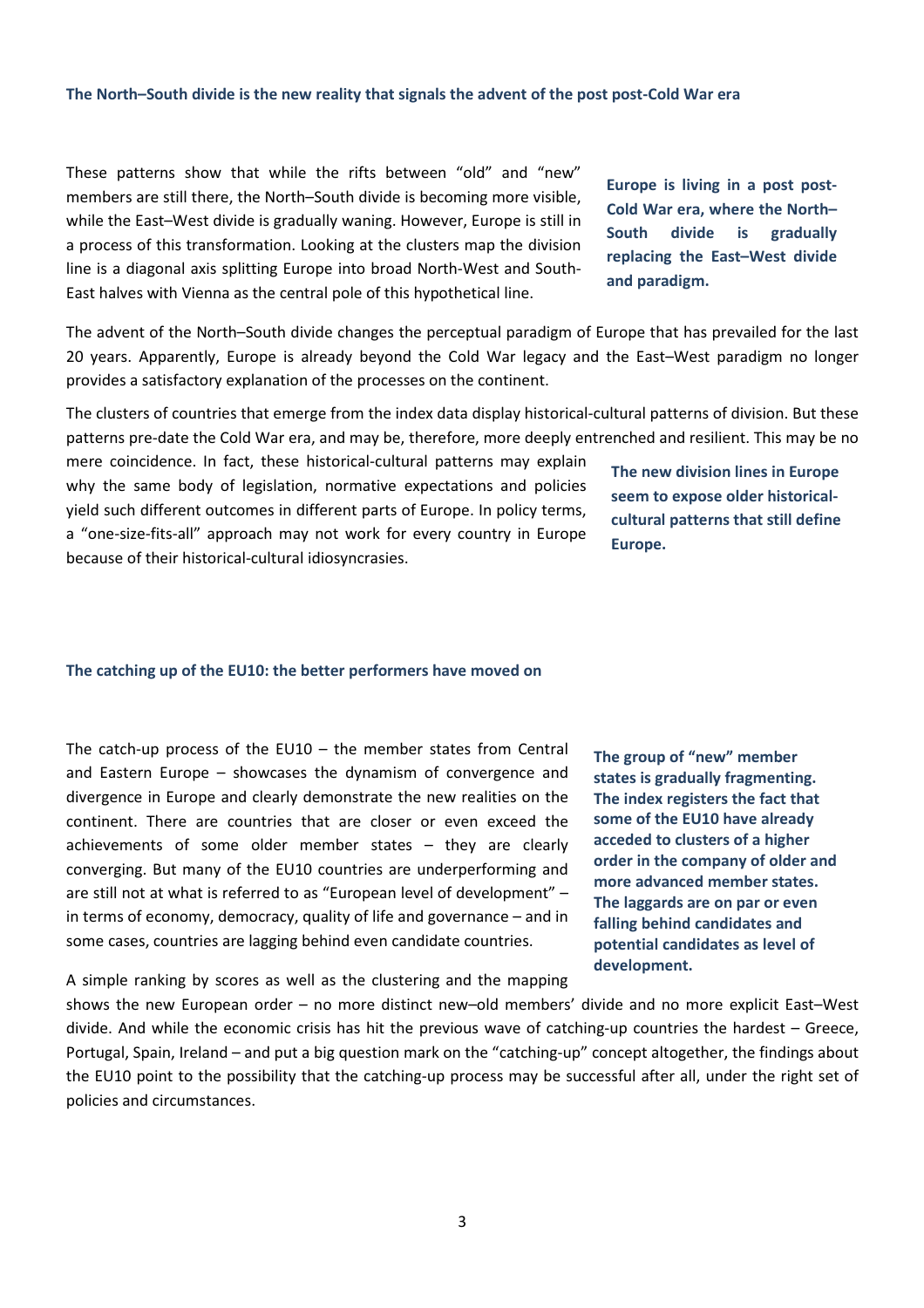#### On the current debt crisis: The index clusters help explain the prospects and pace of recovery

The crisis in Europe is not only a debt crisis and there are multiple forces at work here – so the responses cannot include only economic and financial measures. The findings of the index show that the exposure of a European country to the crisis seems to depend on both its debt level and its governance performance – and also on its performance across the rest of the index indicators – as there is a specific interplay between the different factors.

The estimates show that the debt ceiling of 60% of GDP, stated by the Maastricht criteria, cannot be a universal measure and the safe debt level ceilings seem to be country specific, defined by the particular debt to governance ratio of a country. Reconsidering the Maastricht and other related criteria should be done on a country-specific basis – or tailored for each set of countries with similar characteristics.



The distinctions based on the index findings illustrate the variety of combinations between the dichotomies of "high debt" and "low debt" on the one hand and "weak states" and "strong states" on the other hand. Thus, countries with poorer governance performance are closer to the danger zone even when they have low debt levels.

The placement of a country in a specific cluster in the index may indicate the prospects and the pace of its recovery from the crisis, or conversely, the chances of it plunging into a crisis. As there is a strong correlation between the different indicators of the index for EU member states – i.e. in governance, democracy, economy or quality of life – the performance across the board should be taken into account regarding the likelihood of a country's ability to improve or deteriorate.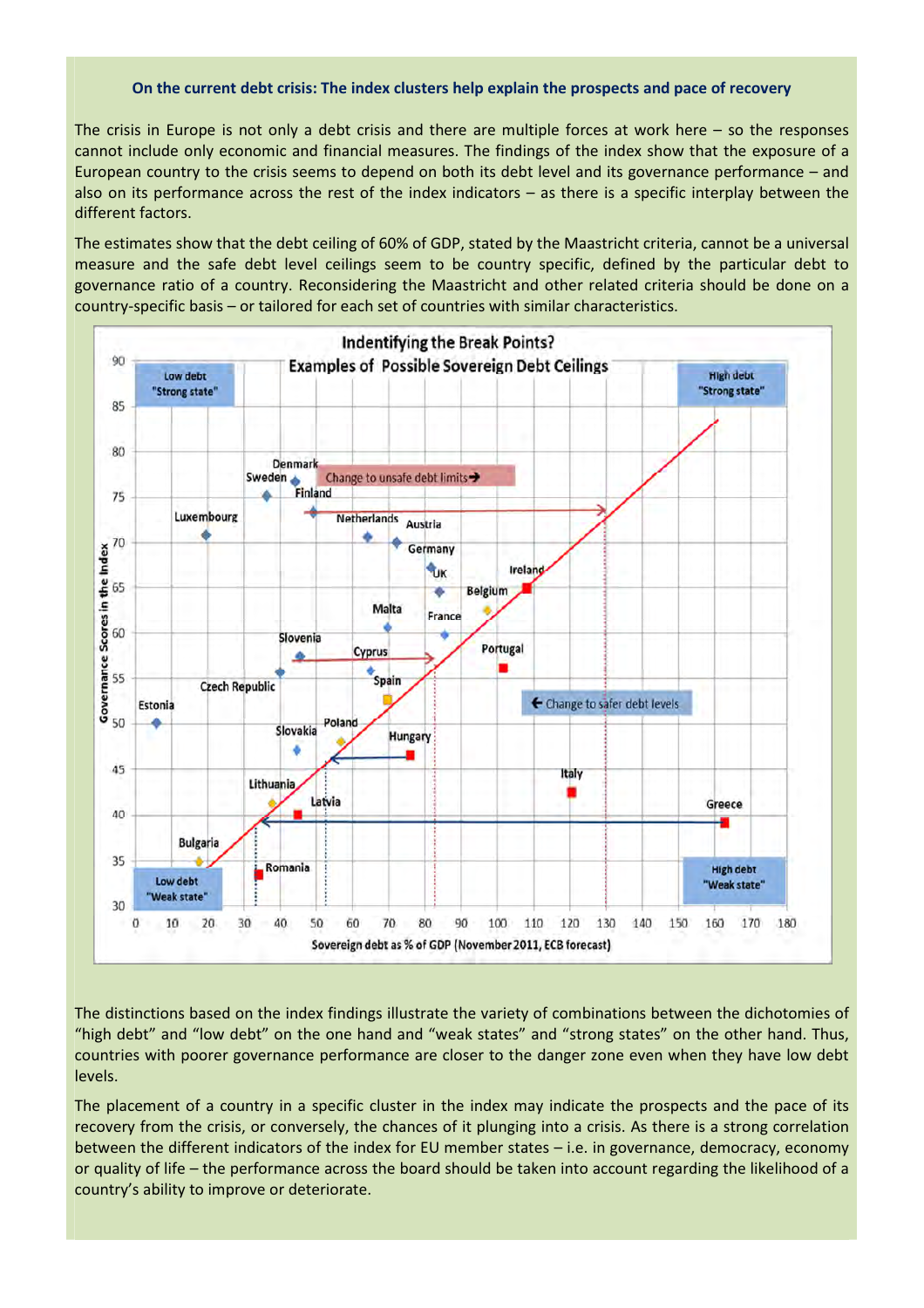## The threat of fragmentation or waning of the EU

The stress of divergence in Europe, caused by the structural imbalances across the economies, democracies, systems of governance among the European countries, is building and endangering the unity of Europe. The most critical challenge emerges from the confluence of too many differences in fault zones, raising the question of whether the European project should continue to carry the burden of these differences?

Political will and instruments that helped create and move forward the EU might no longer be able to resist or manage the fractures of deep divergence in its current shape. This doesn't suggest the EU is finished, but that the traction of common institutions and policies will continue to diminish.

The divergence registered by the clusters suggests there is a risk of groups of similar countries converging closer in order to isolate themselves from those different from them, thus ultimately weakening the gravitational pull of the European project. It is probable that the more developed clusters will jumpstart the process by trying to insulate themselves from the contagion and external shocks coming from the other more problematic countries.

The confluence of too any differences in the fault zones is building up. The EU in its current form may not be fit to accommodate the burden of divergence.

The advanced and more homogenous groups of countries may opt to "secede" from the rest.

#### The Report on the European Catch-Up Index

"State of the Union: A Big Bang Theory of Europe" is a report presenting and analyzing the finding of the European Catch-Up Index. The report contains the results of the clustering analysis, a detailed examination of the catching up of the EU10 – the member states from Central and Eastern Europe, and looks into the correlations between the different indicators to provide alternative policy recommendations. The report outlines the scenarios for Europe and prescribes the optimal strategy for Europe to overcome its fundamental problems. Finally, it takes on the topical issue of the economic crisis, testing the assumption about the interplay between the sovereign debt levels in Europe and the index indicators – namely between the debt and governance.

The report "State of the Union: A Big Bang Theory of Europe" is available for free download at www.TheCatchUpIndex.eu and www.eupi.eu. The report can also be requested by writing to eupi@osi.bg.

#### "Political clubs" versus "natural communities" in the EU

The problem of many EU states is not simply whether they belong to certain clubs, but rather in which groups they currently belong. The "political clubs" of current integration patterns and homogenous, "natural communities" found in the clusters in the EU do not necessarily overlap. Multi-speed Europe has an alternative narrative, which is not based on membership of a particular political club only,

There is a tension resulting from mismatched membership between "political clubs" versus "natural communities"

such as Schengen or the Eurozone, but on other realities, such as level of development and adherence to norms. It soon becomes clear when a country has joined a political club to which it does not belong because it cannot keep pace with the norms and achievements of its peers. Conversely, some countries outside of the political clubs may meet the terms of membership far more closely than the current members. Moreover, when certain countries in a politically defined club do not match the achievements of the others, their problems bring a risk of contagion for the rest of the group.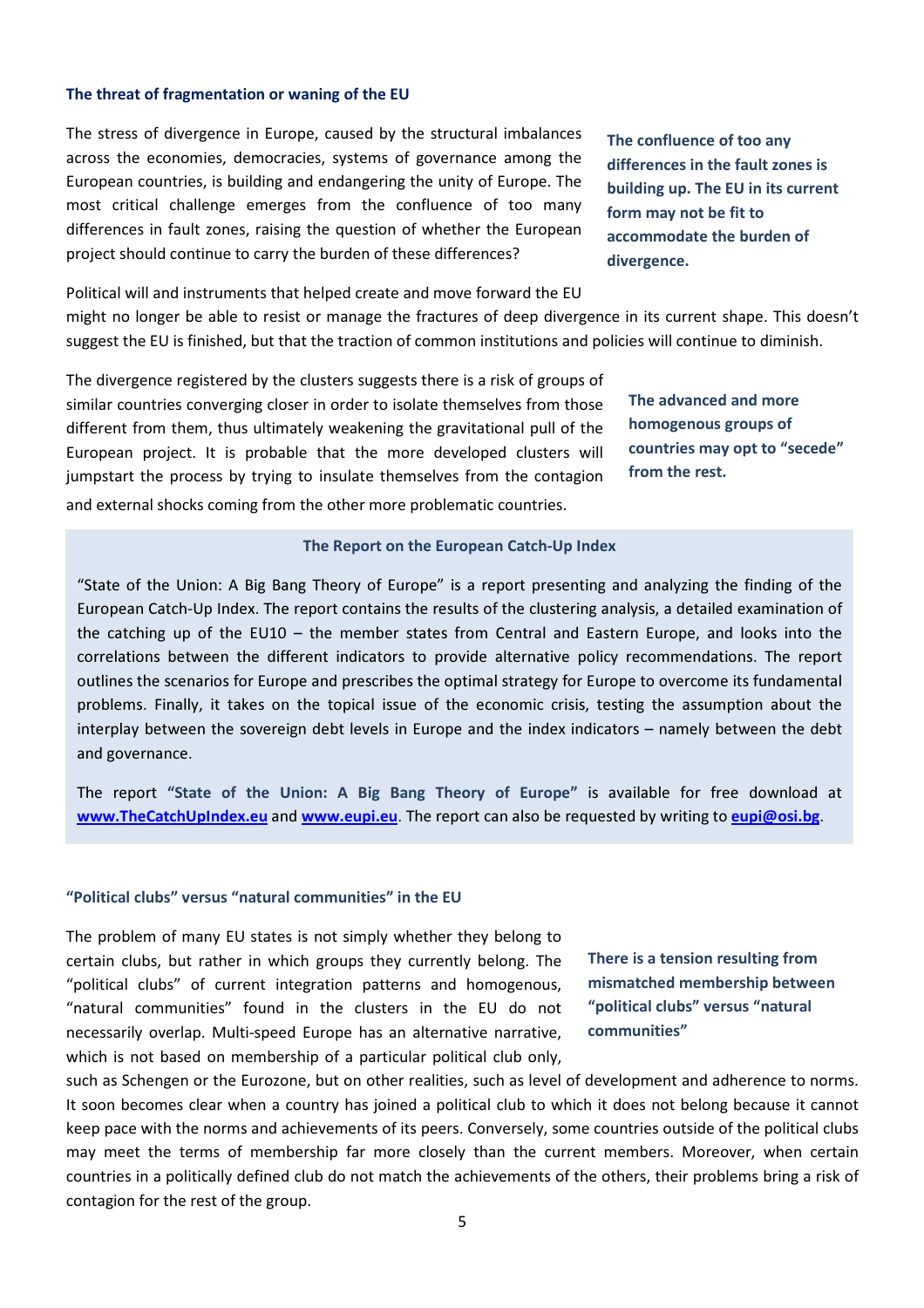#### Recommendation: Integration through outcome-oriented convergence

Imposition of "one size fits all" integration policies might bring about greater divergence in real life. The wrong kind of centralization of Europe might fragment it, instead of solving the problem.

The assumption that integration will automatically bring about convergence in Europe did not materialize in reality and divergence may be Europe's biggest challenge now. But the reverse approach may help rescue the European project  $-$  i.e. achieving greater convergence between countries may hold the key to integration.

The divergences that currently define Europe are not set in stone, and there is no determinist spell

preventing countries from ever reinventing themselves and, in turn, Europe. Differences in levels of democracy, governance, economic performance and quality of life are challenging Europe, and historical-cultural characteristics may be strong underlying factors. But the differences identified and the factors behind them are the diagnosis needed for targeted approaches to reviving the ailing European project.

Stress testing of any future policies should be done by assessing if they are to bring about real convergence and are outcome oriented

#### What the index can do for Europe?

"Observing, describing and analyzing the catching-up processes are the initial necessary steps to acknowledge the problem and look for solutions. These would map the similarities and dissimilarities that characterize the fault lines in Europe, find out hidden fractures, look for and explain the patterns and trends of convergence and divergence in Europe."

Any future policy-making in Europe should include preliminary stress testing to check the member states and policy proposals against the "convergence principle". If a proposed policy or action is likely to bring about greater "outcome-oriented" convergence, it should be adopted, as opposed to simple policy convergence where the agreement on a common policy does not suffice to achieve the desired results, as the EU shows much too often. Thus, "outcome-oriented convergence" means that the end results should bring countries closer – for example, along the lines of the fundamental categories of the index – even if they are achieved by diverse means that take into account the differences between member states.

#### www.TheCatchUpIndex.eu

A special online platform was created at www.TheCatchUpIndex.eu, where users can view and work interactively with the data of the index, make comparisons across countries and indicators and visualize the outcomes in different ways.

There are basically three modes of usage. There is the Catch-Up Index standard format, which is generated on the basis of EuPI'sown model. Alternatively, users can produce their own custom catch-up index by selecting categories and indicators and changing their weights. The third usage mode allows for country by country comparison across selected indicators or benchmarks.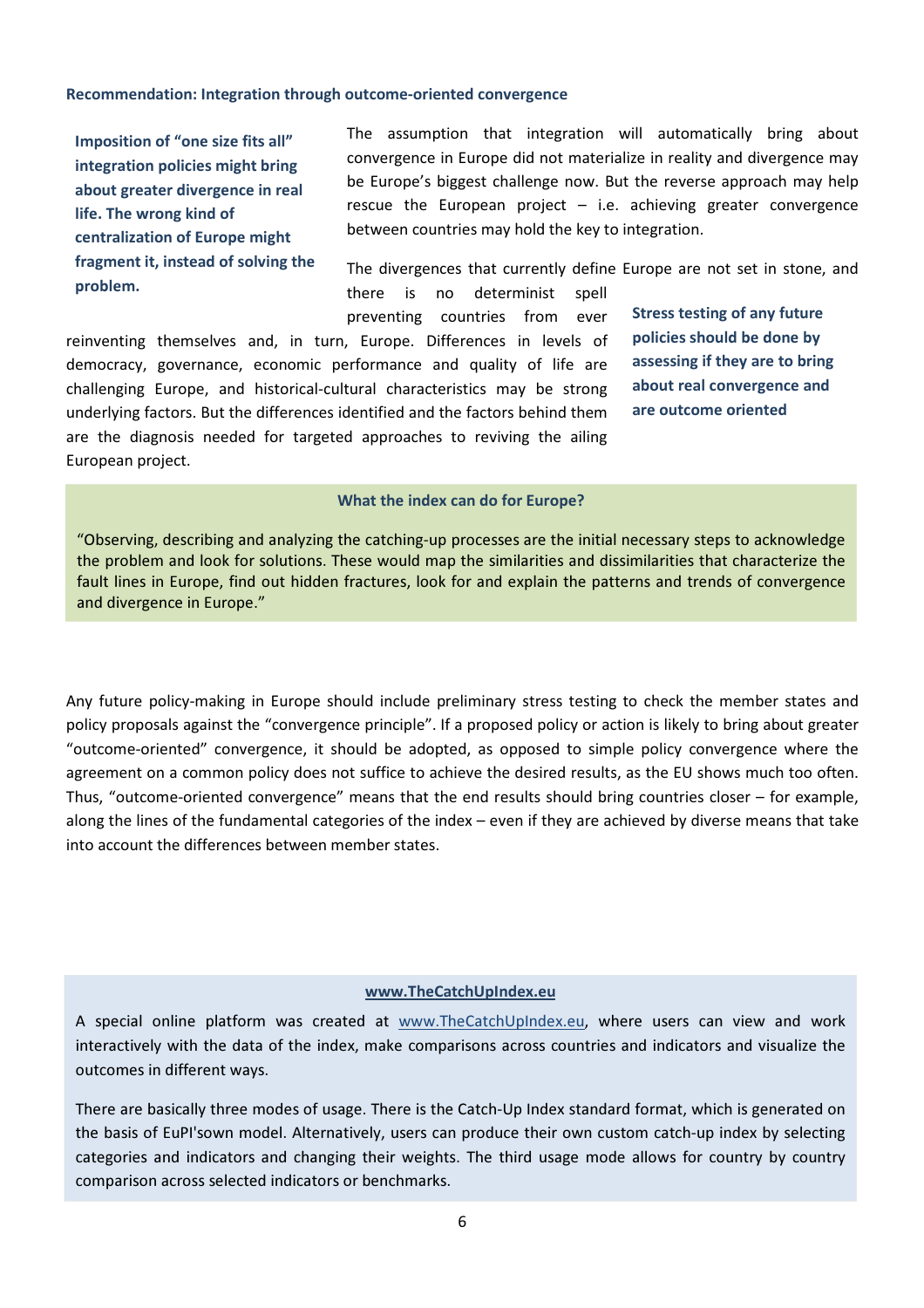# The Catch-Up Index Ranking by Overall Score

|                         | <b>Rank Group</b> | <b>Country</b>     | <b>Economy</b> | <b>Quality of Life</b> | <b>Democracy</b> | <b>Governance</b> | <b>Overall</b> |
|-------------------------|-------------------|--------------------|----------------|------------------------|------------------|-------------------|----------------|
|                         |                   |                    | <b>Score</b>   | <b>Score</b>           | <b>Score</b>     | <b>Score</b>      | <b>Score</b>   |
| $\mathbf 1$             |                   | EU15+2 Luxembourg  | 75             | 71                     | 69               | 71                | 71             |
| $\overline{2}$          |                   | EU15+2 Denmark     | 68             | 66                     | 74               | 77                | 71             |
| $\overline{\mathbf{3}}$ |                   | EU15+2 Sweden      | 67             | 68                     | 75               | 75                | 71             |
| $\overline{4}$          |                   | EU15+2 Netherlands | 69             | 70                     | 72               | 71                | 70             |
| 5                       | EU15+2 Finland    |                    | 65             | 70                     | 71               | 73                | 70             |
| $6\phantom{1}$          | CC                | <b>Iceland</b>     | 58             | 69                     | 67               | 66                | 65             |
| $\overline{7}$          | EU15+2 Austria    |                    | 62             | 65                     | 62               | 70                | 65             |
| $\bf{8}$                | EU15+2 Ireland    |                    | 61             | 66                     | 66               | 65                | 64             |
| $\overline{9}$          |                   | EU15+2 Germany     | 62             | 64                     | 64               | 67                | 64             |
| 10                      | $EU15+2$ UK       |                    | 62             | 64                     | 59               | 65                | 62             |
| 11                      |                   | EU15+2 Belgium     | 56             | 65                     | 62               | 63                | 61             |
| 12                      | EU15+2 France     |                    | 57             | 65                     | 57               | 60                | 60             |
| 13                      | <b>EU10</b>       | <b>Slovenia</b>    | 55             | 57                     | 54               | 57                | 56             |
| 14                      | EU15+2 Cyprus     |                    | 56             | 58                     | 52               | 56                | 55             |
| 15                      | $EU15+2$ Spain    |                    | 54             | 57                     | 55               | 53                | 55             |
| 16                      | EU15+2 Malta      |                    | 50             | 50                     | 56               | 61                | 54             |
| 17                      | <b>EU10</b>       | <b>Czech</b>       |                |                        |                  |                   |                |
|                         |                   | <b>Republic</b>    | 49             | 53                     | 57               | 56                | 53             |
| 18                      | <b>EU10</b>       | <b>Estonia</b>     | 52             | 49                     | 57               | 50                | 52             |
| 19                      |                   | EU15+2 Portugal    | 48             | 48                     | 53               | 56                | 51             |
| 20                      | $EU15+2$ Italy    |                    | 46             | 58                     | 47               | 42                | 48             |
| 21                      | <b>EU10</b>       | <b>Slovakia</b>    | 46             | 45                     | 49               | 47                | 47             |
| 22                      | <b>EU10</b>       | <b>Poland</b>      | 42             | 45                     | 51               | 48                | 47             |
| 23                      | <b>EU10</b>       | <b>Hungary</b>     | 41             | 47                     | 51               | 47                | 47             |
| 24                      | <b>EU10</b>       | <b>Lithuania</b>   | 46             | 41                     | 51               | 41                | 45             |
| 25                      | EU15+2            | <b>Greece</b>      | 39             | 56                     | 44               | 39                | 44             |
| 26                      | CC                | <b>Croatia</b>     | 42             | 44                     | 40               | 39                | 41             |
| 27                      | <b>EU10</b>       | Latvia             | 44             | 36                     | 44               | 40                | 41             |
| 28                      | <b>EU10</b>       | <b>Bulgaria</b>    | 38             | 30                     | 34               | 35                | 34             |
| 29                      | <b>EU10</b>       | Romania            | 38             | 27                     | 32               | 33                | 32             |
| 30                      | CC                | <b>Montenegro</b>  | 33             | 31                     | 29               | 25                | 30             |
| 31                      | <b>PCC</b>        | <b>Serbia</b>      | 34             | 32                     | 26               | 18                | 28             |
| 32                      | CC                | <b>Macedonia</b>   | 33             | 25                     | 26               | 25                | 27             |
| 33                      | CC                | <b>Turkey</b>      | 36             | 22                     | 14               | 25                | 24             |
| 34                      | <b>PCC</b>        | <b>Albania</b>     | 27             | 22                     | 15               | 20                | 21             |
| 35                      | <b>PCC</b>        | <b>BiH</b>         | 27             | 18                     | 20               | 16                | 21             |